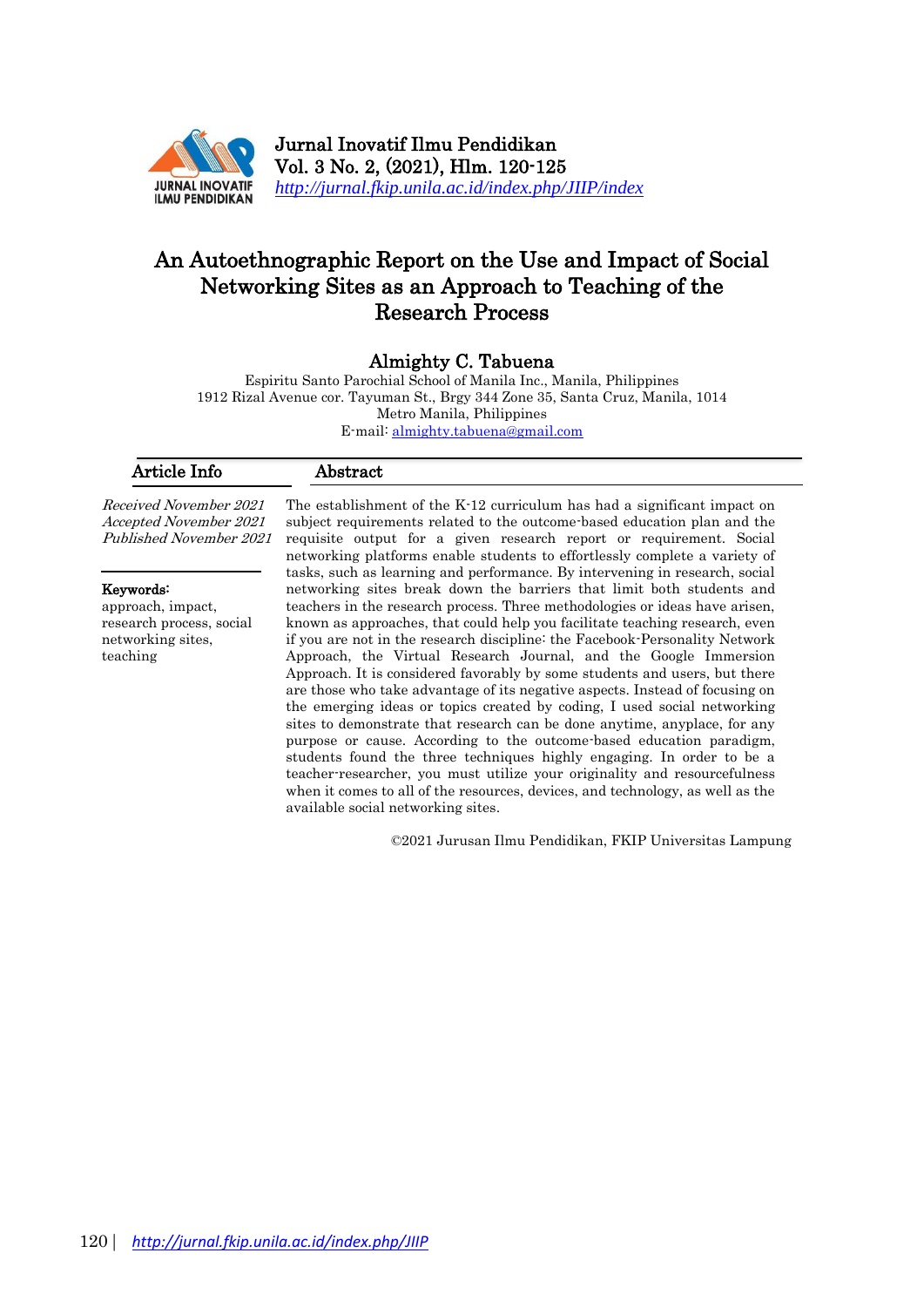# **INTRODUCTION**

In the emergence of the K-12 curriculum, research has been one of the greatest trends in education (Tabuena, 2020), especially in junior and senior high schools, which has been much affected by the implementation, in terms of subject requirements aligned to the outcome-based education scheme and the needed output for a certain research report or requirement. According to this, the loads and other activities that students need to complete, learn, or even perform could be accomplished remarkably easily with the assistance of social networking sites (National Council on Disability, 2011). Through this, the intervention of social networking sites in research breaks down the barrier that limits both students and teachers in the teaching and learning research process.

The primary objective of this short communication study is to identify and describe the approaches in the teaching of the research process using the social networking sites. Teaching research methodology has gotten less attention (Earley, 2014; Wagner et al., 2011). Many universities that teach research methodologies place a premium on information transmission while paying scant attention to the context and application of learned knowledge (Wagner et al., 2011; Gal & Ginsburg, 1994). This absence of context complicates the process of learning about research for research naive learners. Thus, it is necessary to examine how research methodologies are taught, as equipping students with these research literacy abilities results in greater research output by the individual (Munabi et al., 2006).

#### **METHODS**

#### Research design

To extract information on present conditions (Tabuena, Hilario, & Buenaflor, 2021; Subong, Jr., 2005), the study employed a descriptive research design and an autoethnographic approach to describe and evaluate cultural texts, experiences, beliefs, and practices (Adams et al., 2017). According to Creswell (2009), descriptive research comprises the gathering of data to answer inquiries regarding a subject's present status.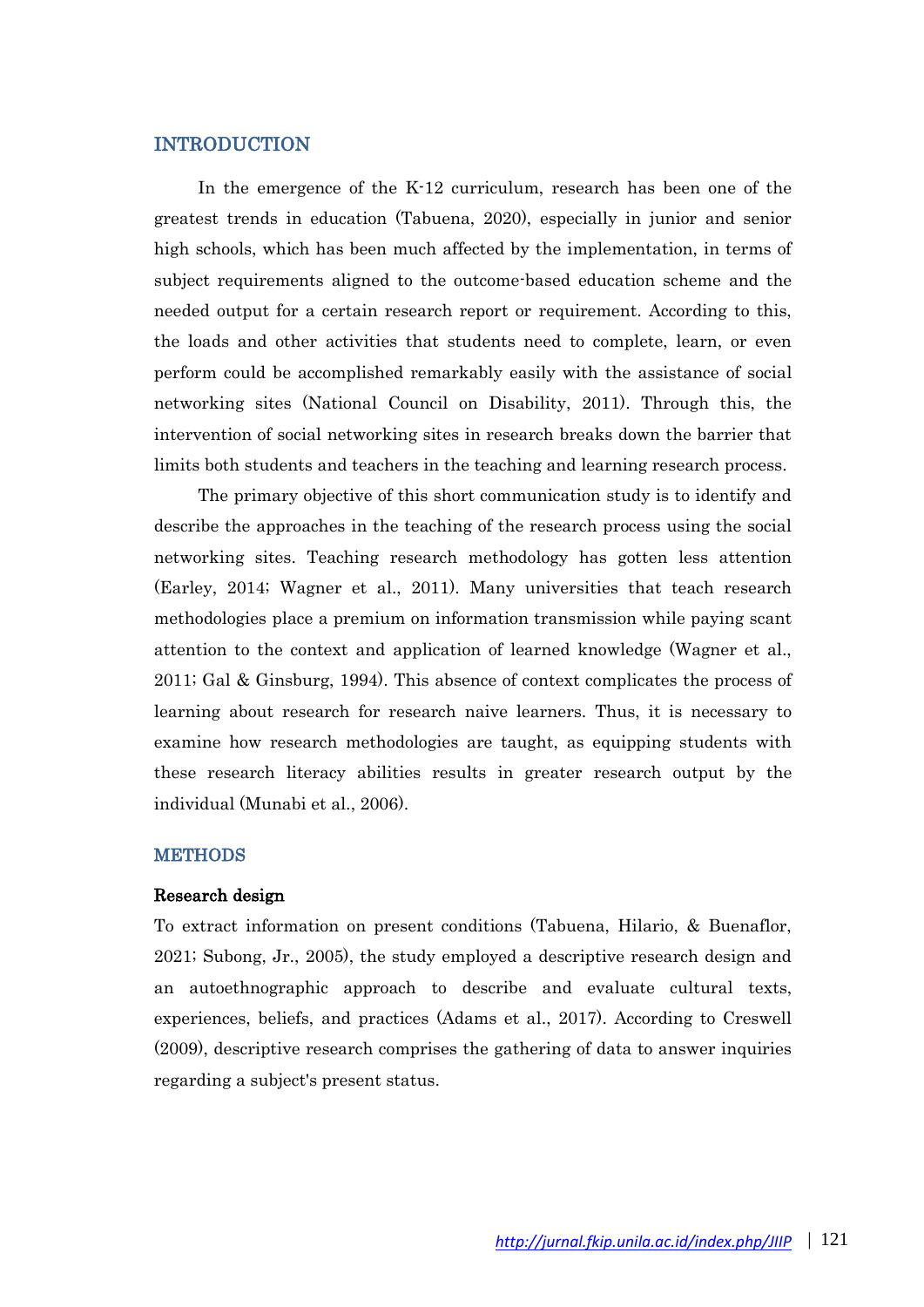## Data Analysis

Autoethnography, on the other hand, is a qualitative approach in which the researcher uses self-observation, writing, and reflection to analyze personal and anecdotal experience and connects it to broader cultural, governmental, and societal substances and understandings (Ellis, 2004; Maréchal, 2010).

#### RESULTS AND DISCUSSION

Social networking sites, including but not limited to Email, Facebook, YouTube, Messenger, or even Google--the Google Classroom, Google Slides, or Google Documents, are not just for building social interactions, collaborations, or relationships, but for defining social change. In sociology, social change refers to a significant shift or modification in the lifestyle of a society, and students nowadays have diverged from the traditional aspects of education--that's why there is also a need for change in the teaching-learning process in general, especially in research, through these social networking sites.

During the teaching research process, I provided opportunities that were aligned with the underlying trends, issues, and even controversies, not just the social media and/or social networking sites themselves, but rather their content and proceedings, that would ignite their learning interest and curiosity, as well as dispel the common misconception that research is a difficult subject.

#### Approaches in the Teaching of the Research Process

Through my new experiences and observations in teaching research as a young individual in the field, there are three methods or principles that have emerged, identified as approaches, that could help you facilitate teaching research, even if you are not in the research discipline. The following are the approaches in the teaching of the research process using the social networking sites: Facebook-Personality Network Approach, Virtual Research Journal, and Google Immersion Approach.

## Facebook-Personality Network Approach

The first approach is what I called the "Facebook-Personality Network Approach", which identifies students' behavior that could affect their individuality, as well as the group's commonness, because the group exerts influence on the development or learning process. For example, one of the trends on Facebook is the use of memes (pronounced as  $\langle m\bar{e}m \rangle$ ), a humorous image,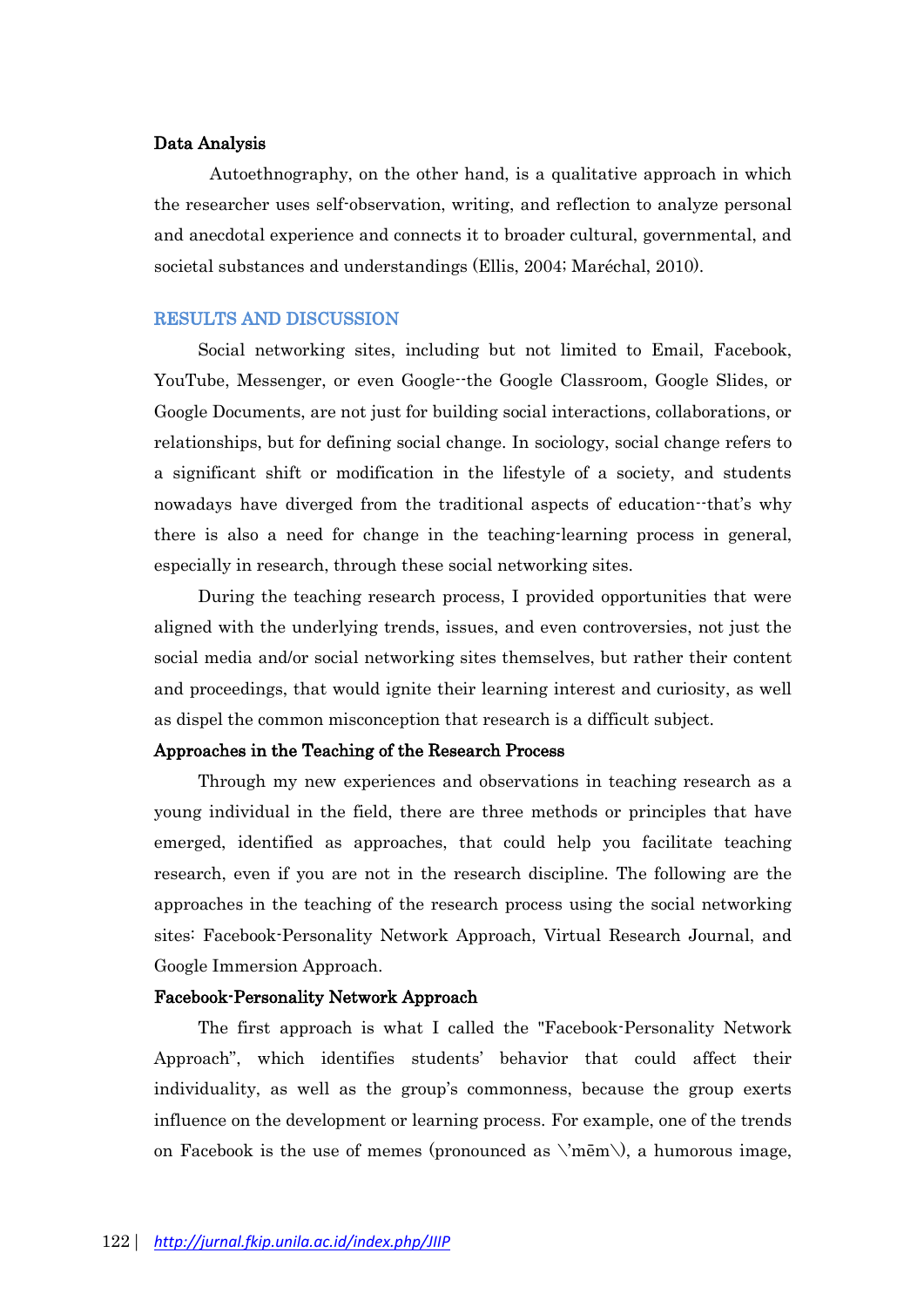video, or piece of text, that is copied, often with slight variations, and spread rapidly by Internet users, in which certain topics in research could bring their discourse or discussion to various experiences in life, to generate information among themselves, and to understand the concept you are discussing (Bensaber, 2020).

# Virtual Research Journal

Second, is what I called the "Virtual Research Journal", in which students are allowed to access the internet (in accordance with the school's student handbook) and surf our research page (secret group) named "Practical Research 1 Files", while the discussion and research writing happens--in our case, Practical Research 1 features both qualitative and quantitative research. From the word "virtual", existing or occurring on computers or on the internet, research files and/or journals are provided to them by means of proper uploading guidelines for them to really understand the concept. This approach is highly engaging in two different settings: as a guide reviewer for quarterly assessment, and as a guide method for research writing.

#### Google Immersion Approach

Lastly, the third approach could be used beyond the classroom set-up or as a preparation for the next research lesson. I called it the "Google Immersion Approach", (YouTube operates as one of Google's subsidiaries, and others such as Gmail and Google Classroom) in which students are involved by just listening and watching carefully to one content on a specified YouTube Channel or other platforms as a requirement--or in other terms, used as a Flexible Learning Activity (FLA). In this case, I developed instructions and even a YouTube Channel to share with my students. This approach is not just intended to deepen the research understanding of the students, but to be prepared for other shortcomings that might happen, such as the suspension of classes, school activities, homeroom periods, and other related matters.

### **CONCLUSION**

Social networking sites are viewed positively by those who have studied them and by those who have benefited from them, but there are those who focus on their negative aspects.I used social networking sites in teaching research and as part of my research, not just for the sake of the emerging approaches or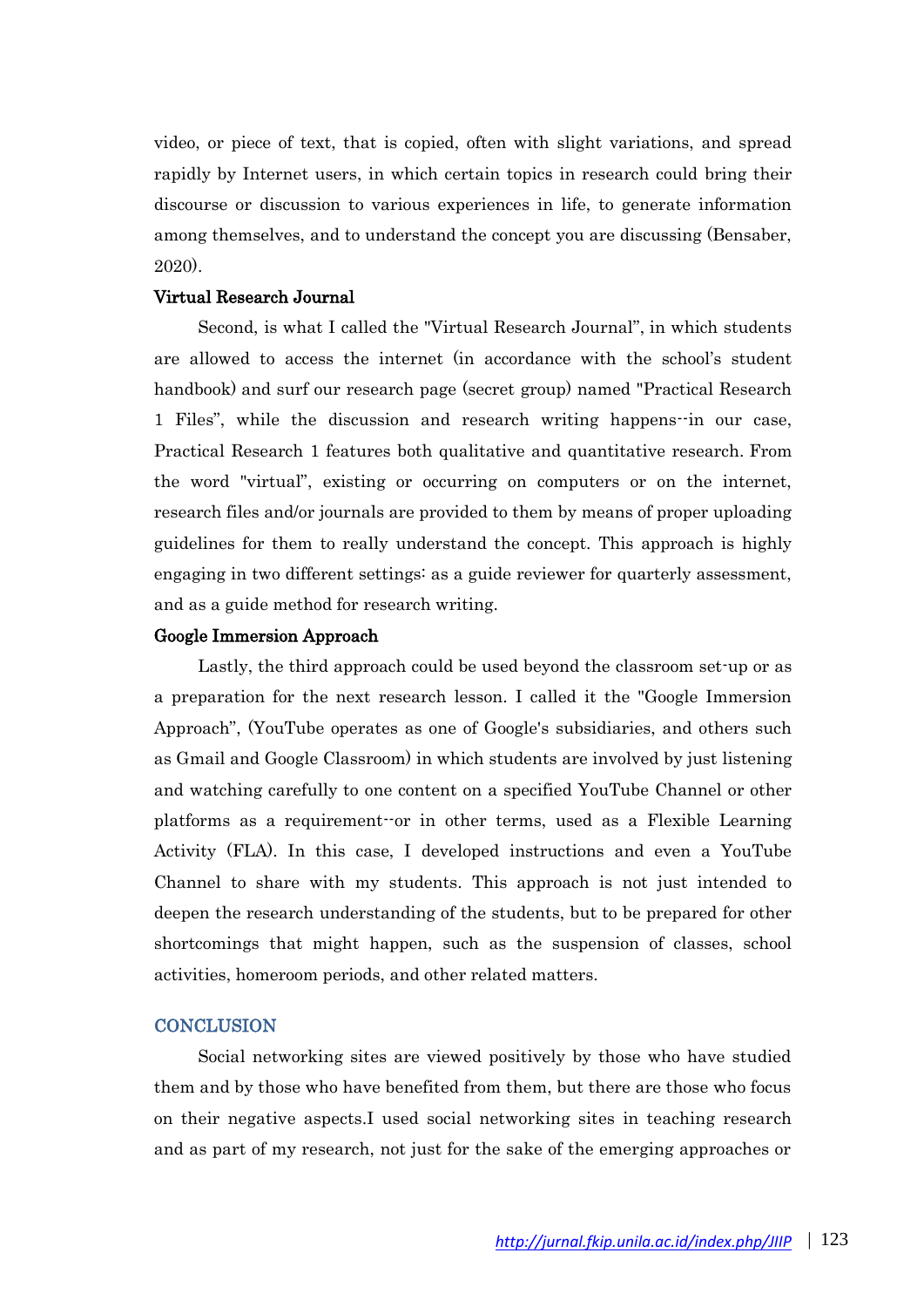themes developed in coding, but in the idea that research is a versatile one. It could be done anytime, anywhere, for any specific purpose or reason. In addition, students viewed the three approaches as highly engaging in accordance with the outcome-based education scheme/theory. As a teacherresearcher, you just need to maximize your creativity and resourcefulness for all the materials, devices, the technology, as well as the available social networking sites, and make a plan out of this; plan or design as it involves the intersection of philosophy or theories (Creswell, 2009), strategies of inquiry, and specific methods.

Research education improves consistency in the conduct, interpretation, and response to research findings expressed in recognizable scientific writing styles. According to Aravamudhan and Frantsve (2009), research education and the use of standard formats for scientific writing enhance evidence-based practice by increasing knowledge of, and subsequent acceptance of, new practices. The fast expansion of extremely sophisticated information and the corresponding changes in the working environment make it more necessary to equip students with critical research abilities such as scientific writing in order to stay current (Aravamudhan & Frantsve, 2009; Johnson et al., 2009). Through the use of the approaches in the research learning process, this initiative in research education assists students in developing and retaining research abilities.

#### **REFERENCES**

- Adams, T. E., Ellis, C., & Jones, S. H. (2017). Autoethnography. The international encyclopedia of communication research methods, 1-11.
- Aravamudhan, K., & Frantsve-Hawley, J. (2009). American dental association's resources to support evidence-based dentistry. The Journal of Evidencebased Dental Practice,  $(9, 3)$ , 139-144.
- Bensaber, M. Y. (2020). Humor and Gender: Males and Females' Understanding and Appreciation of Humor in Memes and Written Jokes: A Case Study of 3rd Year Students of English at Frères Mentouri Constantine 1 University (Doctoral dissertation, Ministry of Higher Education).
- Creswell, J. W. (2009). Research design: Qualitative and mixed methods approaches. London and Thousand Oaks: Sage Publications.
- Earley, M. A. (2014). A synthesis of the literature on research methods education. Teaching in Higher Education, 19(3), 242-253.